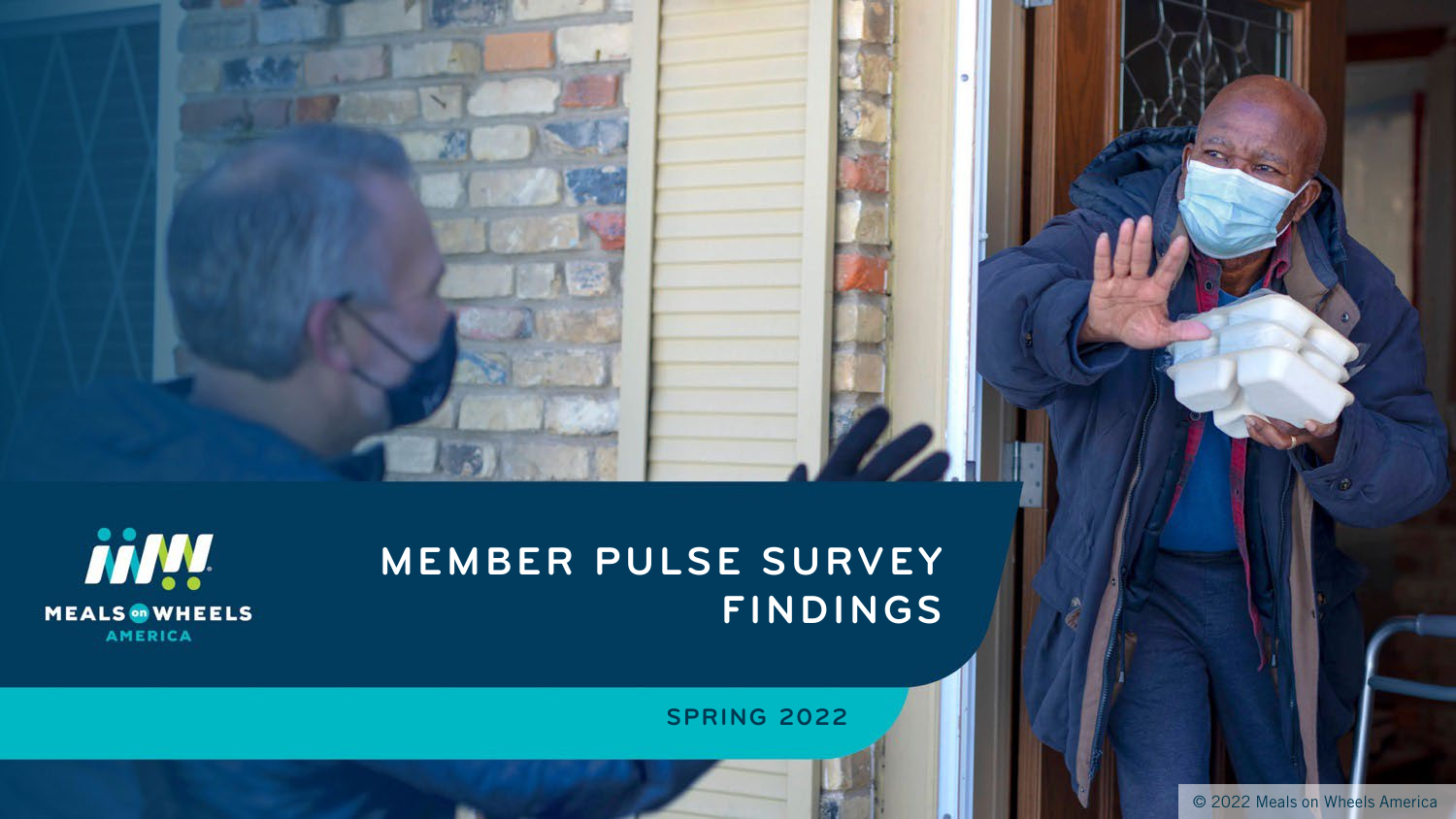### **CONTENTS**

- About the survey
- COVID-19 impact for Meals on Wheels America Member programs
- Other input from Members

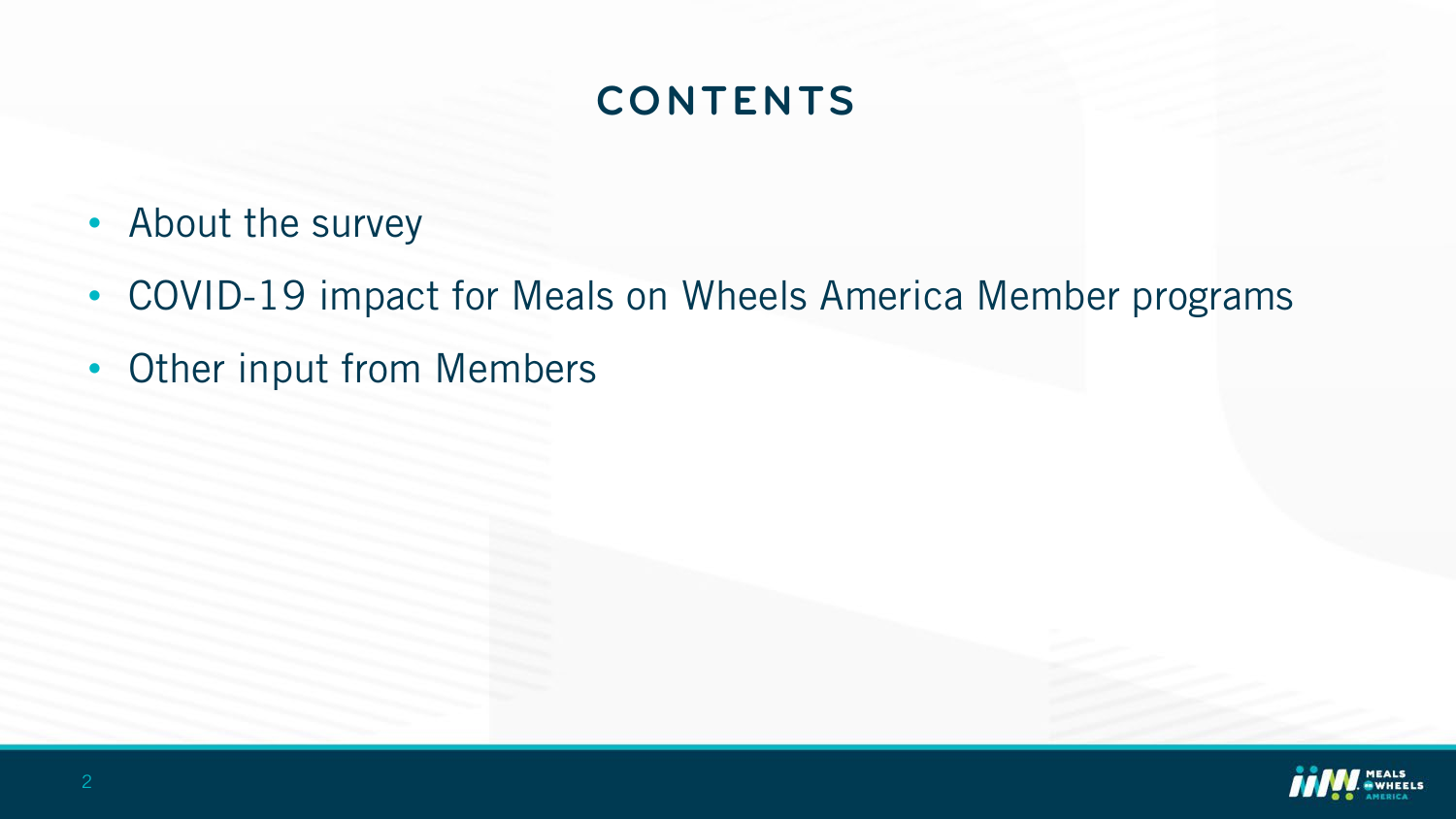# **ABOUT THE SURVEY**

- Purpose: Update key data about Meals on Wheels America Member programs related to COVID-19
- In the field from April 7-21, 2022; administered via SurveyMonkey
- 35% (349 of 1,002) of Members participated
	- Not all respondents answered all questions

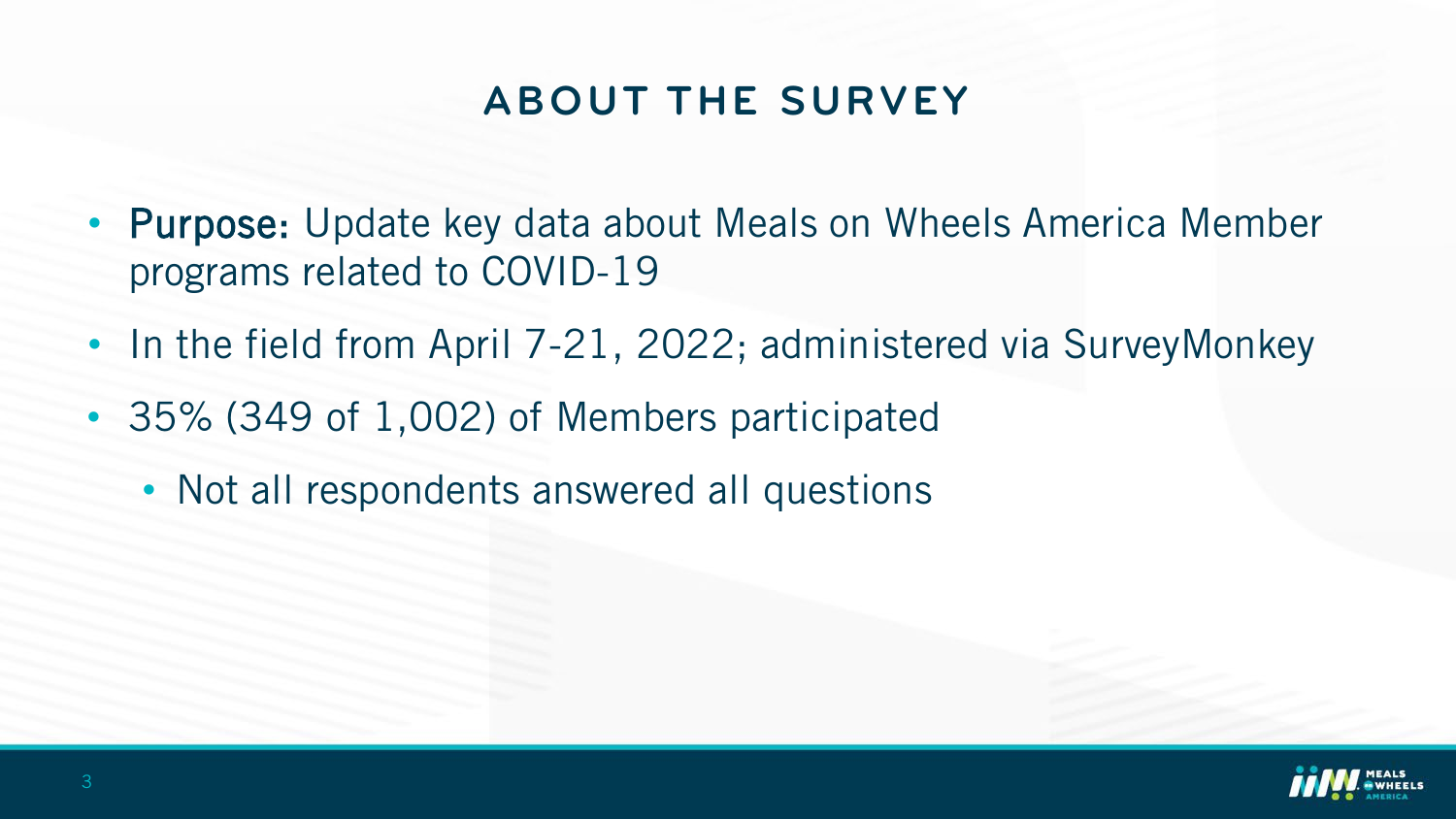#### **COVID-19 IMPACT FOR MEALS ON WHEELS AMERICA MEMBER PROGRAMS**

# TOGETHER, WE CAN DELIVER®

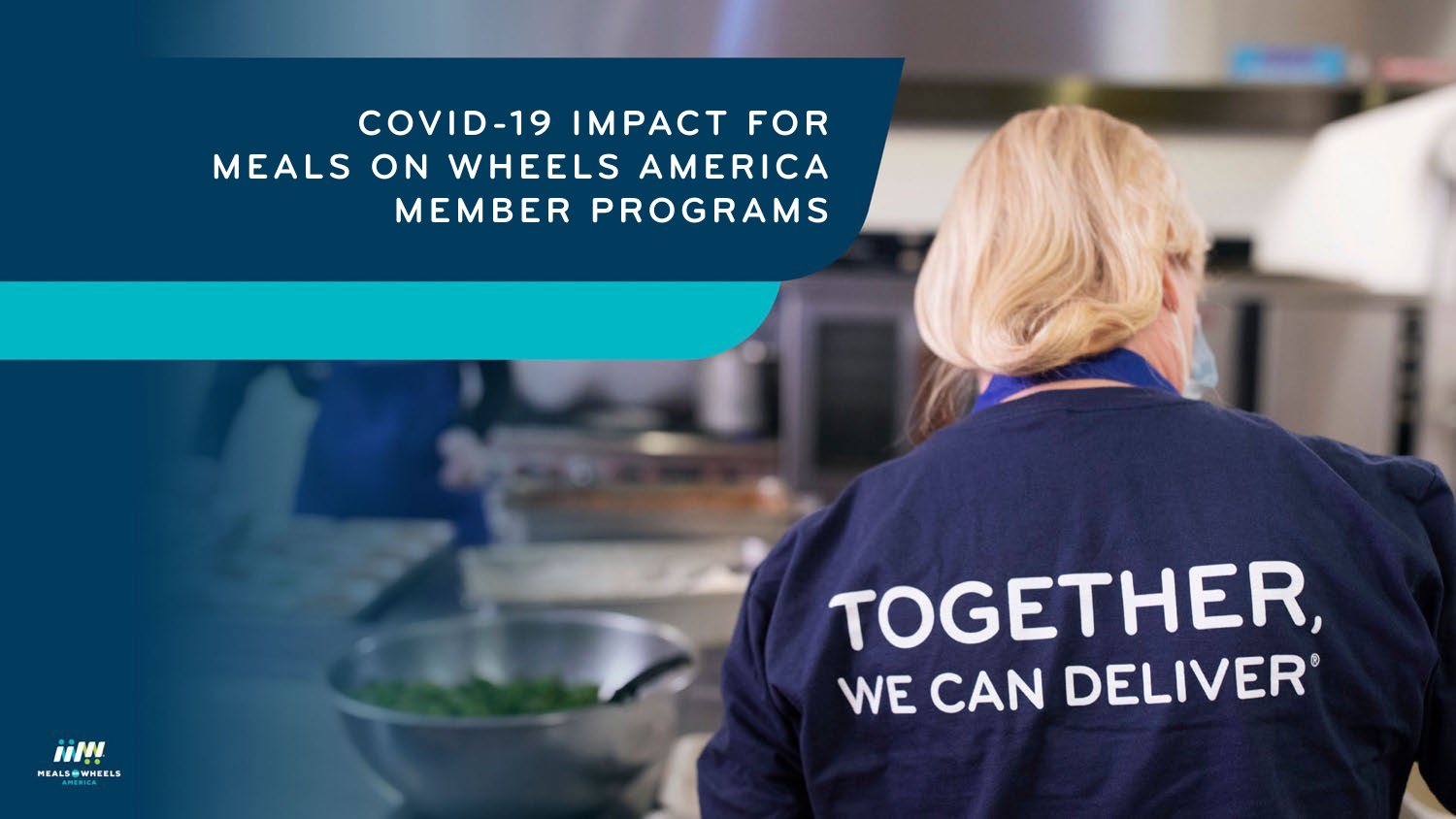### **81% OF MEMBERS ARE STILL PROVIDING MORE HOME-DELIVERED MEALS THAN BEFORE THE PANDEMIC**

#### **42% AVG. INCREASE IN MEALS PER REPORTING PERIOD \***



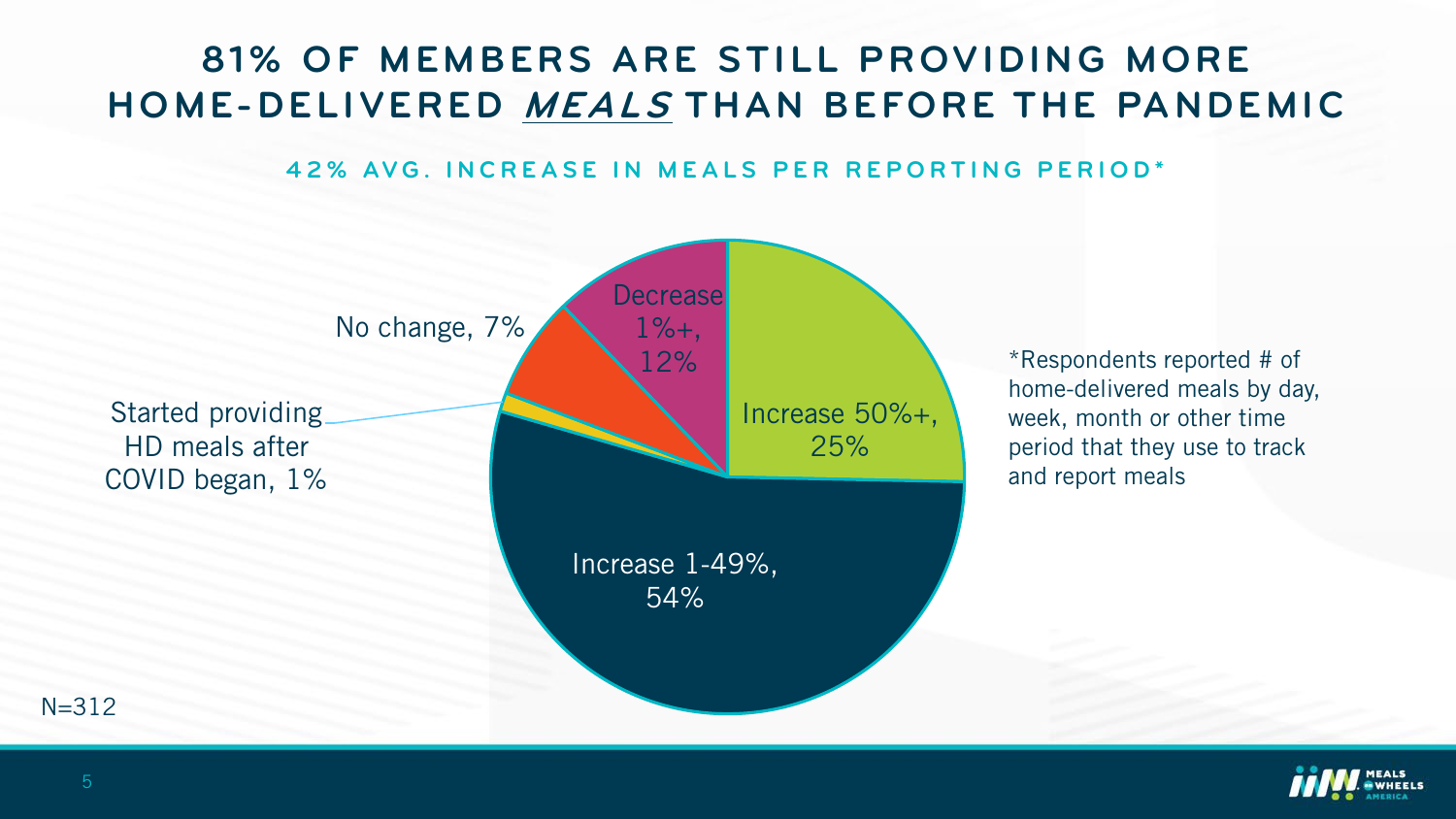### **82% OF MEMBERS ARE STILL SERVING MORE HOME-DELIVERED CLIENTS THAN BEFORE THE PANDEMIC**

**AVERAGE OF 37% MORE HOME - DELIVERED CLIENTS PER REPORTING PERIOD\***



\*Respondents reported # of home-delivered meal clients by day, week, month or other time period that they use to track and report clients

N=284

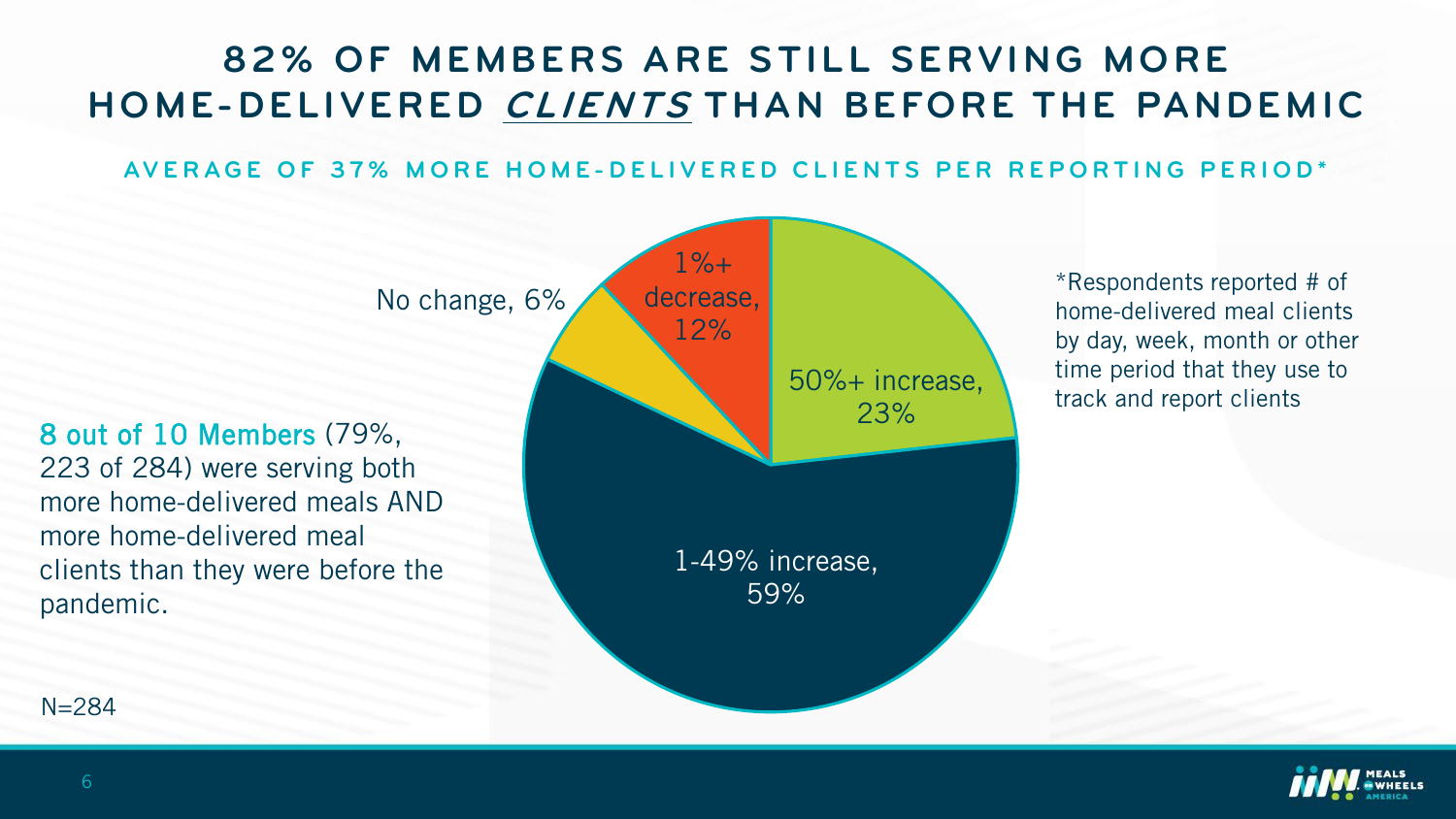#### **STEPS MEMBERS ARE TAKING DUE TO FUNDING CHALLENGES FOR THEIR HOME-DELIVERED MEALS PROGRAMS**

**Other** Discontinuing services to some clients for funding reasons Cutting back on services to clients (e.g., fewer meals per day or per week) Adding seniors to a waiting list for homedelivered meals

None of these - we're able to sustain all Meals on Wheels services to all clients who need them

N=295; Respondents selected all that apply



61%

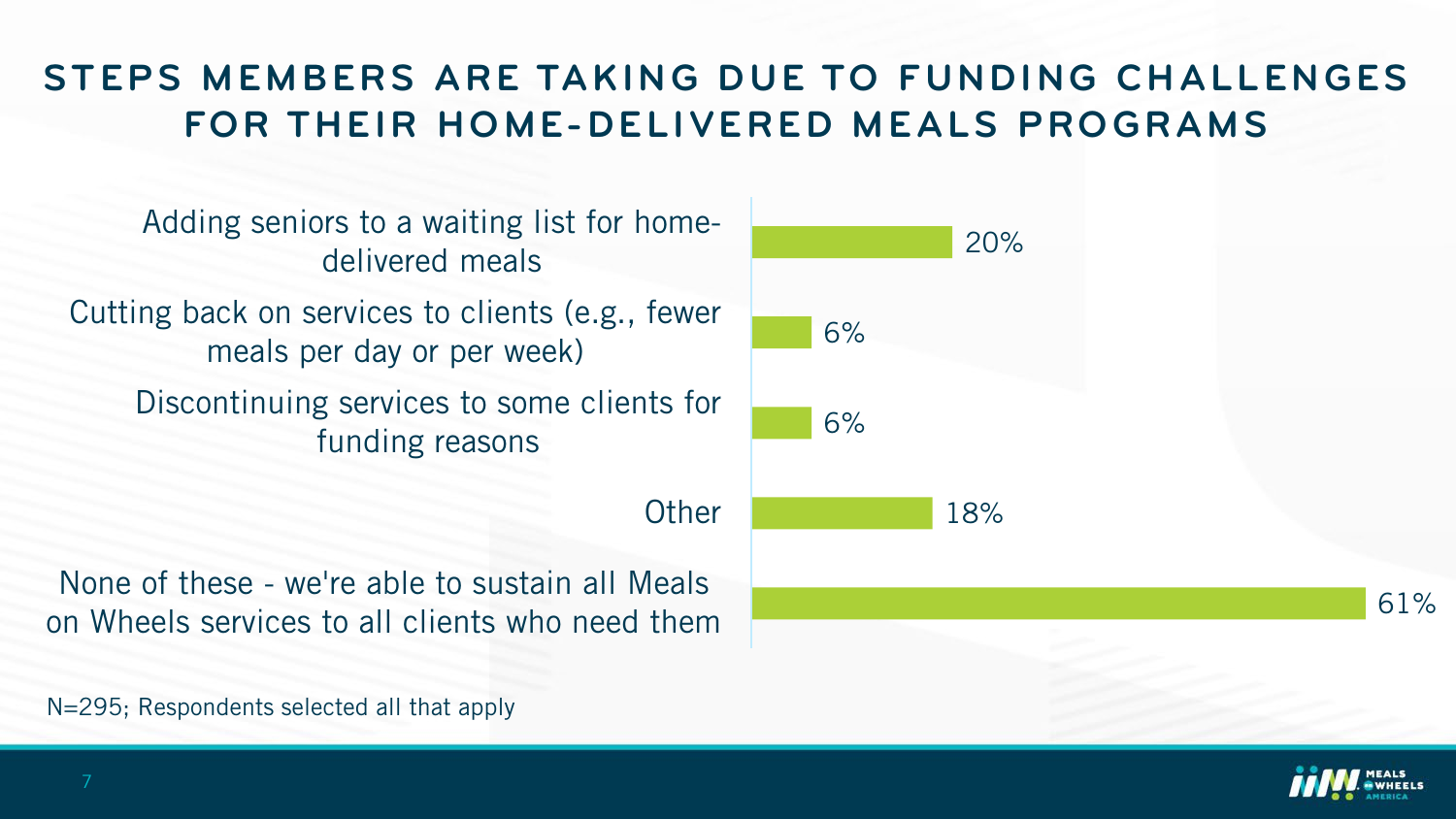#### **MAJORITY OF CONGREGATE MEAL PROGRAMS ARE OPEN, USUALLY WITH FEWER CLIENTS – MANY PROVIDE GRAB+GO**

Open for traditional group dining - with fewer clients than pre-COVID

> Clients are receiving meals via grab-and-go or something similar

Clients have been transitioned from traditional group dining to home-delivery

Open for traditional group dining - with about the same number or more clients as pre-COVID

Something else (please specify)

 No traditional group dining, clients DO NOT receive alternative service from us

N=223; Respondents selected all that apply



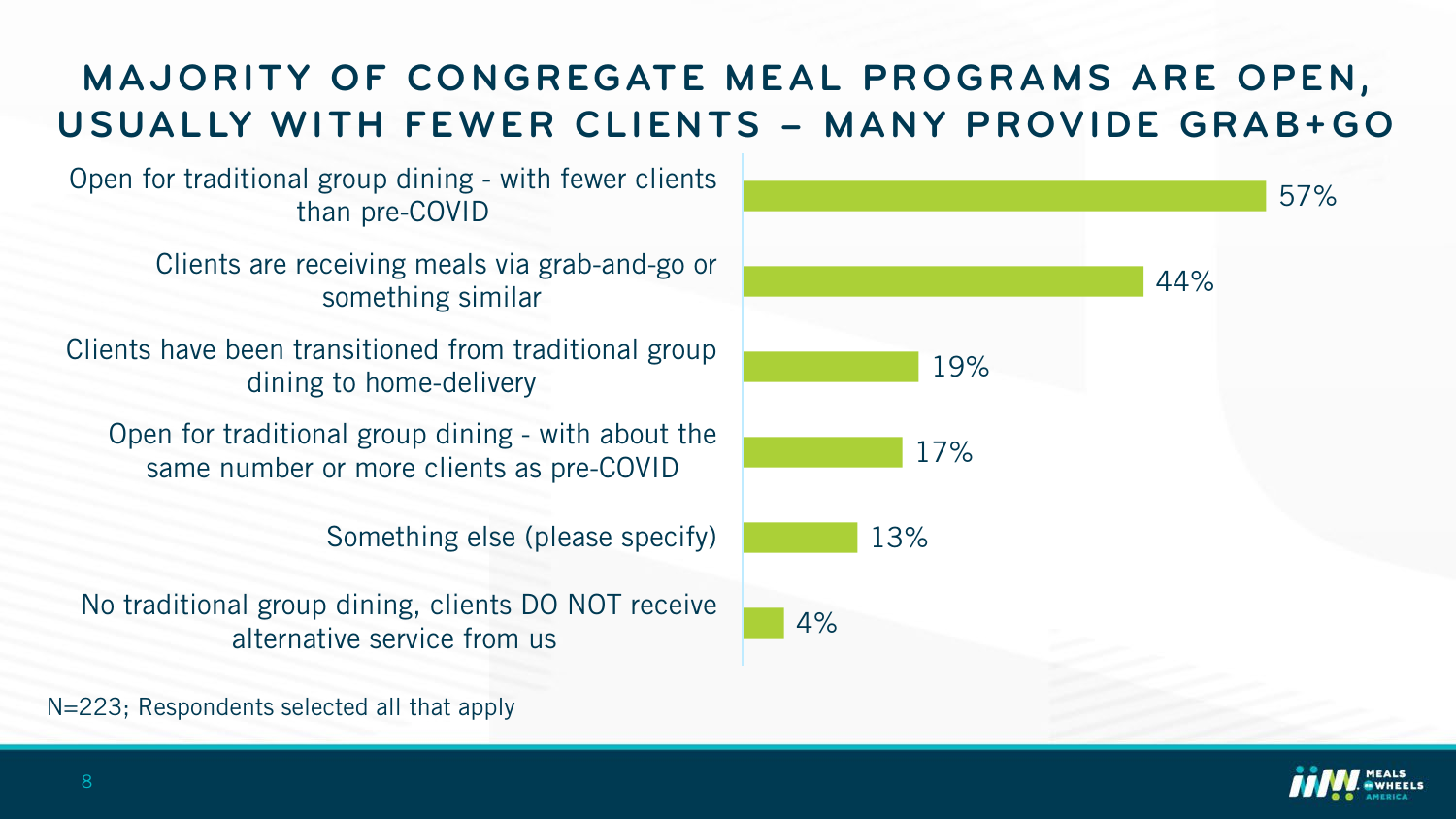#### **PROGRAMS VARY IN TYPE OF REIMBURSEMENT/PAYMENT THEY RECEIVE UNDER THE OLDER AMERICANS ACT FOR GRAB+GO**



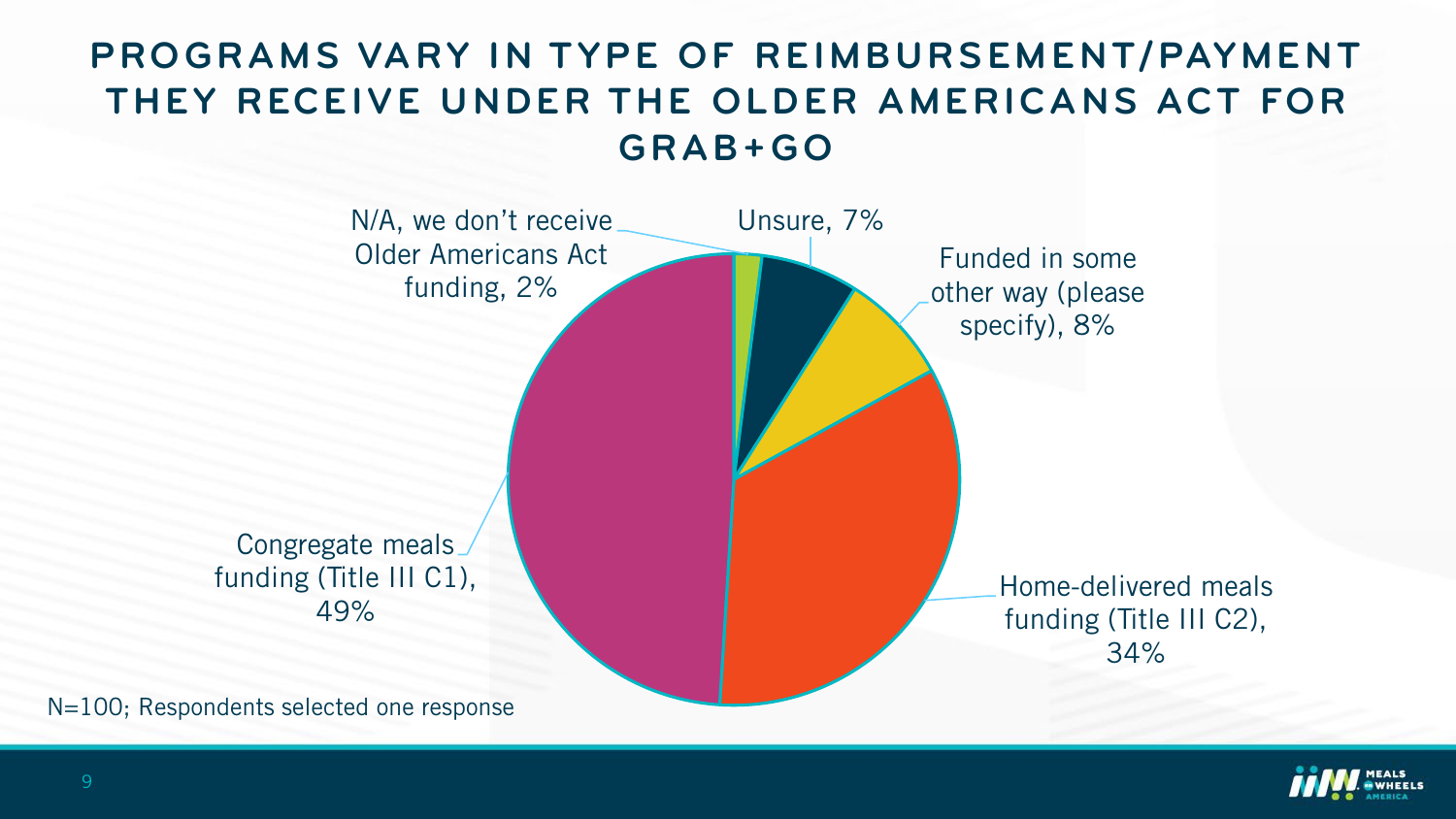# **98% OF MEMBERS ARE CURRENTLY FACING AT LEAST ONE OF THESE CHALLENGES**



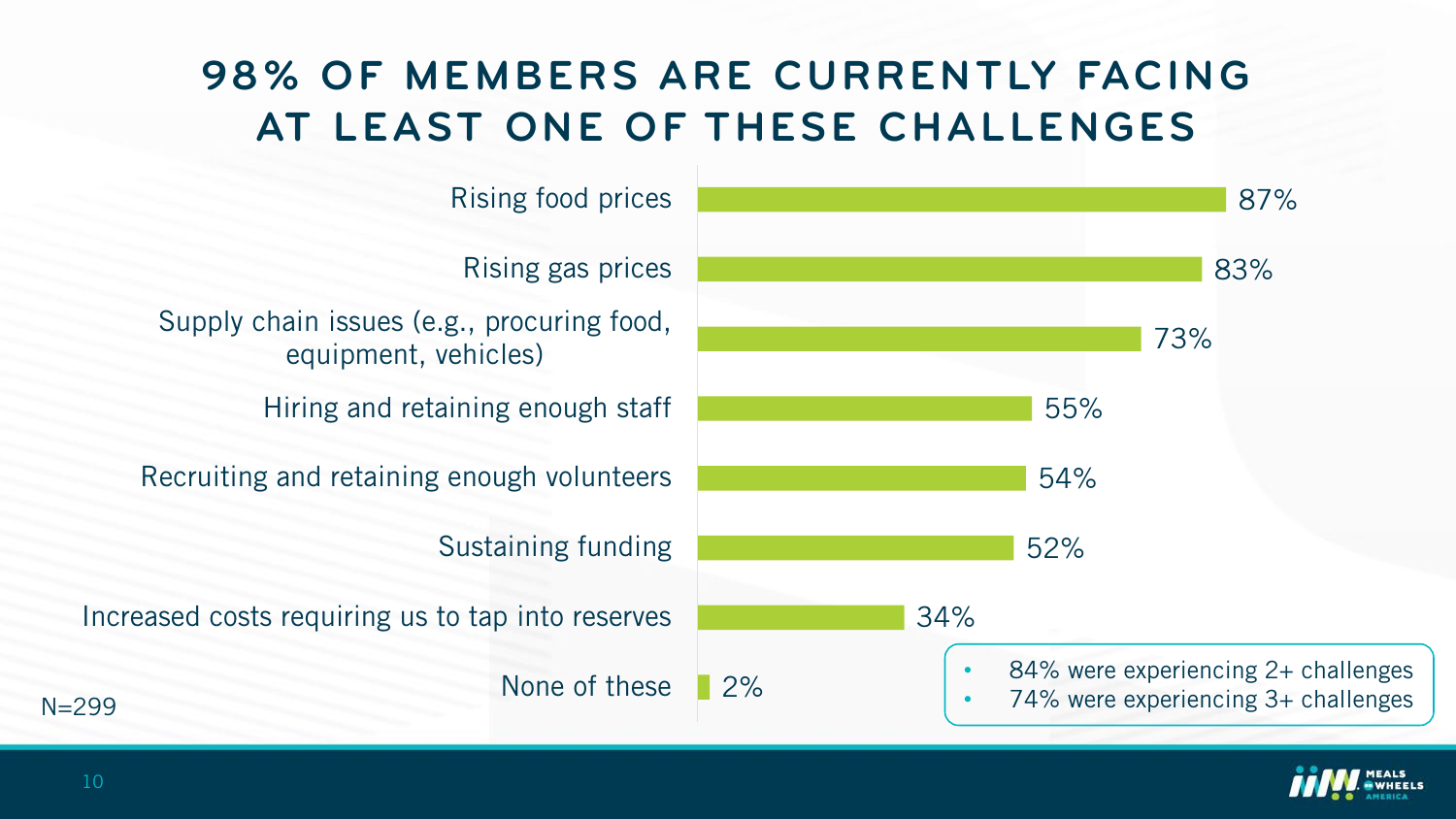### **OTHER INPUT FROM MEMBERS**

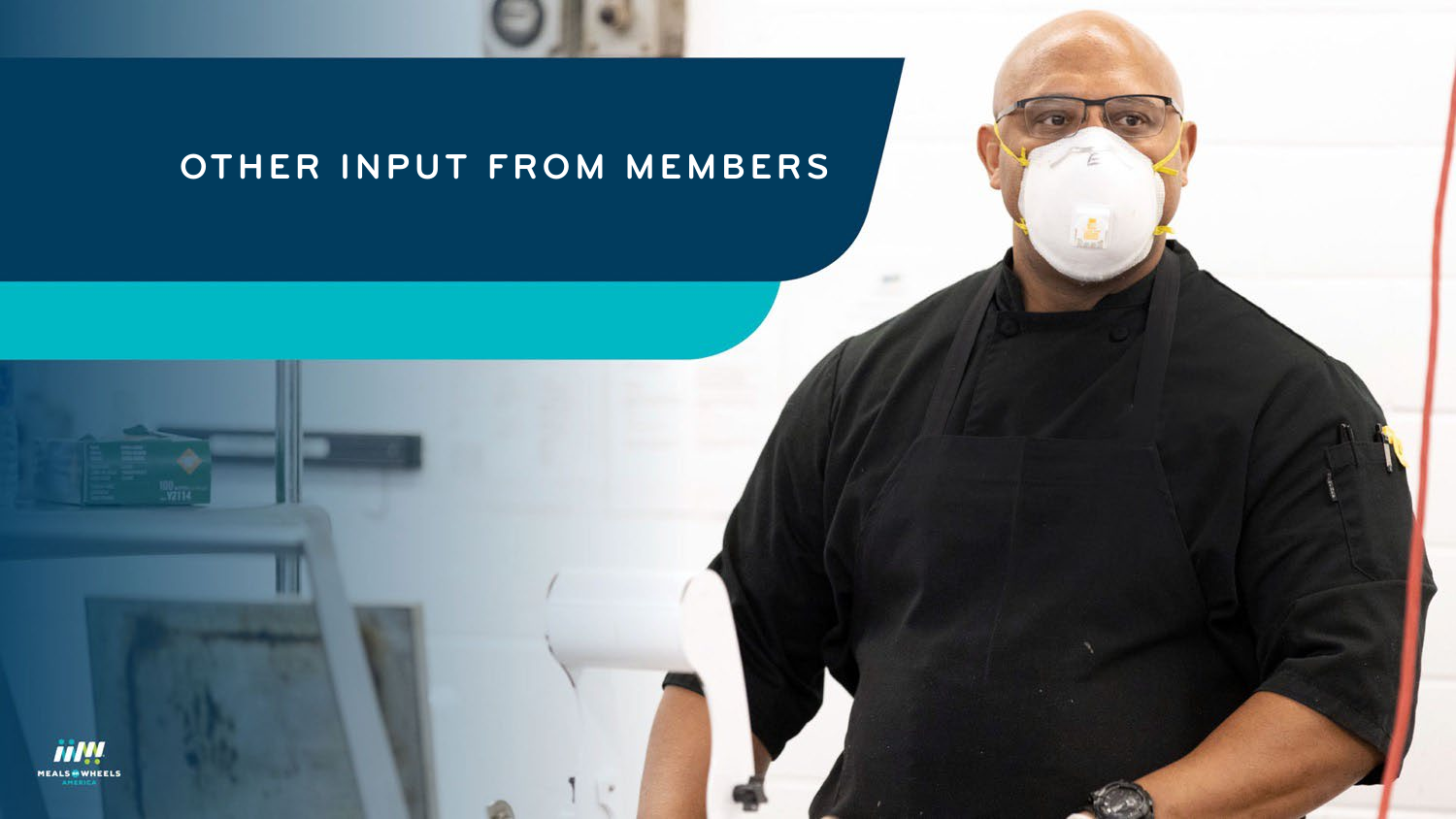# **CONCERNS ABOUT FUNDING CHALLENGES**

Mentioned in 30 of 75 comments, such as:

- Funding keeping pace with costs and need: "Congress needs to increase funding because costs are spiraling, and we will have to serve fewer people with flat funding. We estimate we will serve 100,000+ fewer meals due to inflation compared to a year ago."
- Funds reaching local programs: "Emergency relief funding does not make it consistently through to all meal providers. There should be more equity and transparency in what goes to providers…"
- Funding reflecting costs in rural areas: "Funding allocations based on population/census only does not account for rural delivery systems. This is a huge challenge to our delivery costs…"
- Knowing how to get government funding: "We have not been able to get government funding and want to know how to achieve that. Does Meals on Wheels America help programs access federal/state funding?"
- Funding for services beyond meals: "Seniors that aren't strictly confined to their homes also need transportation to go and purchase meals from the grocery stores. Therefore, an increase in transportation funding needs to be reviewed for this type of service."
- Funding for staffing: "We are allocated enough funding for meals, but not enough for staffing. Additional funds are needed for case managers."

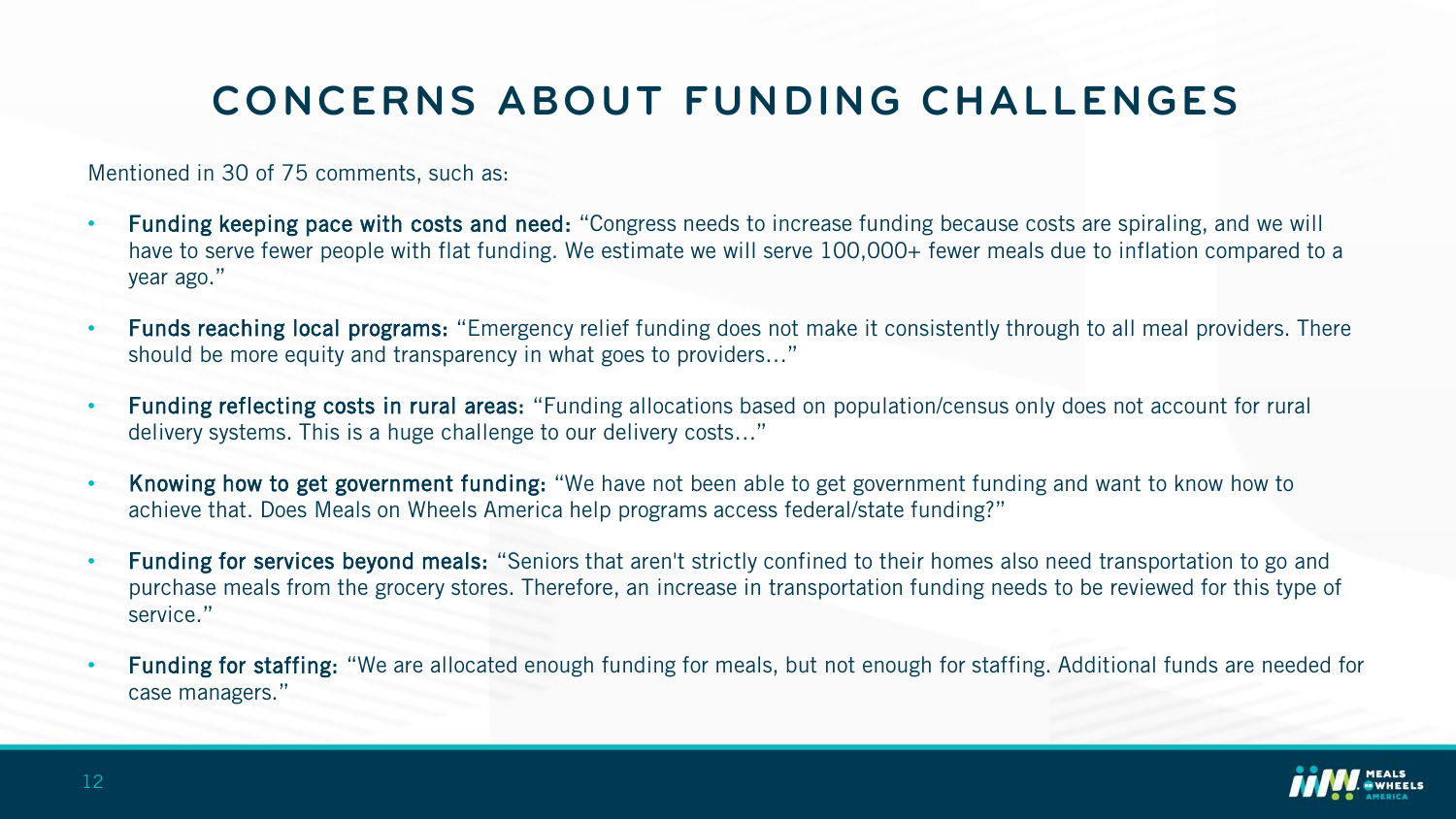# **OTHER INPUT FROM MEMBERS**

#### Challenges:

- Cost/price increases (10)
- Staffing related challenges/costs (7)
- Volunteer recruitment/gas mileage reimbursement (5)
- Grant limitations/need more grant opportunities (3)
- Supply issues/food shortages (3)

# Successes:

• Meeting community needs/sustaining services; have not passed on costs to consumers; secured funding/volunteers (6)